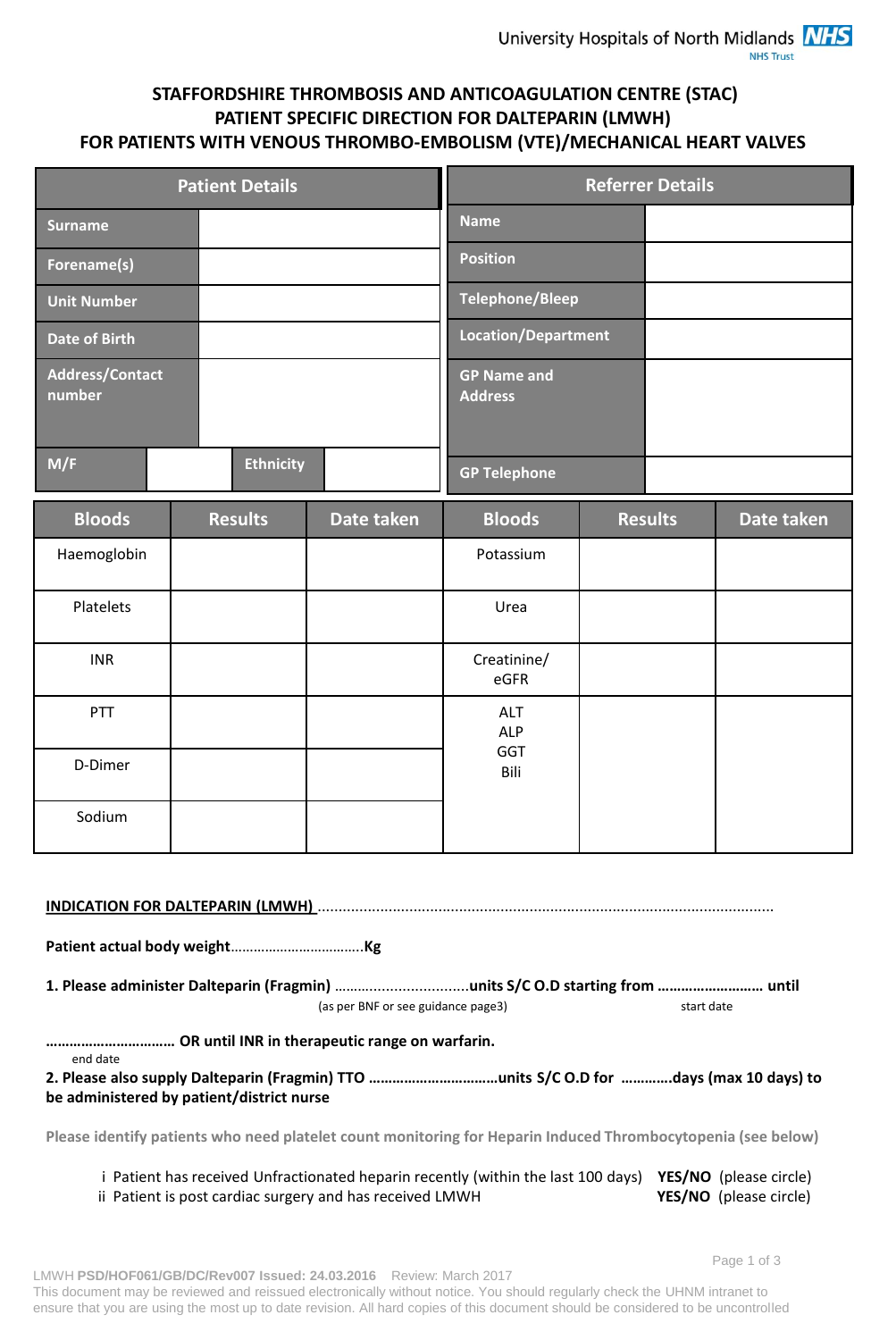### **STAFFORDSHIRE THROMBOSIS AND ANTICOAGULATION CENTRE (STAC)**

**PATIENT SPECIFIC DIRECTION FOR DALTEPARIN (LMWH)**

**FOR PATIENTS WITH VENOUS THROMBO-EMBOLISM (VTE)/MECHANICAL HEART VALVES**

| <b>Patient Name:</b> | <b>Unit Number:</b> | Date of Birth |
|----------------------|---------------------|---------------|
|                      |                     |               |

### **Exclusion Criteria**

Patients with:

•Allergy to heparin/Low molecular weight heparin (LMWH) or any excipients or history of Heparin Induced Thrombocytopenia, peptic ulcer, recent stroke, septic endocarditis, uncontrolled hypertension, severe liver disease, severe renal impairment eGFR <30, oesophageal varices, major

trauma and recent neurosurgery, ear or eye surgery

•Patients on long-term oral anticoagulant therapy with no history of recurrent/recent venous thromboembolism (VTE).

- •Patients on new oral anticoagulants such as Rivaroxaban, Apixaban and Dabigatran
- •Local or regional anaesthesia.
- •Planned surgery/invasive procedure in the next 24 hours.
- •Haemophilia or bleeding disorder.
- •High risk of bleeding or Patients with altered baseline clotting or lesions liable to bleed
- •Extremes of body weight: weight <40kg or >130kg
- •Thrombocytopenia, platelet count <100x10<sup>9</sup>/L or patients likely to have fluctuating platelet counts

•Patients requiring Dalteparin administered to them twice daily or where long term treatment (over 10 days) with Dalteparin is warranted (e.g. patients with cancer)

## **By completing the referral form and signing below, you agree and confirm the following:**

1. I will be clinically responsible for the anticoagulation of my patient.

2.The patient is aware of the indication, benefits and side effects of this treatment and does not have any contraindications for anticoagulation. **I have read the exclusion criteria above and none of these apply to this patient.**

3.I agree to be contacted in the event of any complication of LMWH treatment.

4.I agree that the patient is supplied and administered with LMWH until the INR has reached the therapeutic range for two consecutive days or if the INR becomes sub-therapeutic within the first 6 weeks of VTE or in the case of mechanical valves whenever the INR falls sub-therapeutic.

**Signature…………………………………………….Name (please print)……………………………………………** (Consultant/GP/Registrar/Non-medical prescriber only to sign)

**Date………………………………………………………….**

#### **Please complete pages 1 and 2 of this form and send via FAX or as attachment to secure Email**

**FAX No: 08442448577 (9.00am-4.30pm, Mon-Fri) All requests received will be acknowledged within 24hrs**

Email: anticoagulation.uhns@nhs.net Tel: 01782 674252

**Additional copies of this form can be obtained from** 

[http://www.uhns.nhs.uk/OurServices/ClinicalServices/AZofClinicalServices/Anticoagulantmanagement](http://www.uhns.nhs.uk/OurServices/ClinicalServices/AZofClinicalServices/Anticoagulantmanagementservice.aspx) [service.aspx](http://www.uhns.nhs.uk/OurServices/ClinicalServices/AZofClinicalServices/Anticoagulantmanagementservice.aspx)

## **INCOMPLETE REFERRALS WILL NOT BE ACCEPTED**